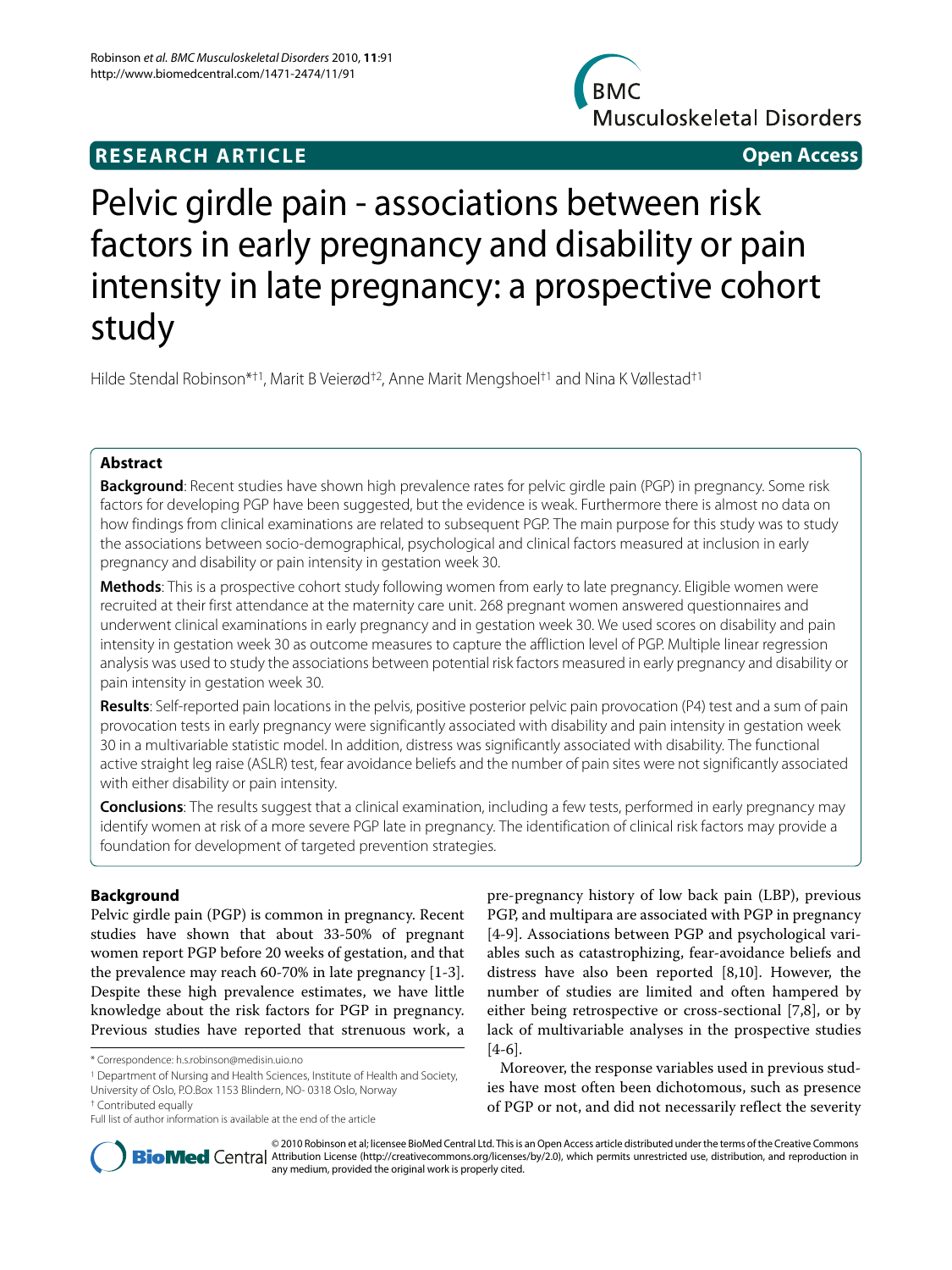of the condition. The importance of also using graded scales has recently been pointed out by Croft [[11\]](#page-10-8). In a recent cross-sectional study we used graded scales and showed that women with combined symphysis pain and bilateral posterior pelvic pain in late pregnancy reported more disability than women with fewer pain sites in the pelvis [[3\]](#page-10-1). Others have shown that women with this combination of pain locations were also less likely to recover postpartum than those with more limited pain distribution [[12](#page-10-9),[13\]](#page-10-10).

Clinical management would probably benefit from an early identification of women at risk for developing disabling symptoms later in pregnancy. A number of tests for pain provocation of different tissues and locations in the pelvis are commonly used and recommended [\[14](#page-10-11)]. Although both pain provocation tests and functional tests have most often been used for diagnostic purposes [[13,](#page-10-10)[15](#page-10-12)[-17](#page-10-13)], they might also detect processes at an early stage. Previous studies of PGP during and after pregnancy have reported that positive scores on the posterior pelvic pain provocation (P4) test and the functional Active Straight Leg Raise (ASLR) test were associated with disability [\[3](#page-10-1)[,18](#page-10-14)[,19](#page-10-15)] and pain [\[16](#page-10-16)[,18](#page-10-14)[,19](#page-10-15)]. Furthermore, when blinded assessors were used, relative high frequencies of positive responses to the tests were also reported for pregnant women without pain in the pelvic area [\[3](#page-10-1)]. These results could either indicate low specificity or alternatively that the tests could detect subclinical afflictions and thus be valuable in early identification of those at risk for more severe afflictions.

We established a cohort of pregnant women to study the associations between socio-demographical, psychological and clinical factors measured at inclusion in early pregnancy and disability or pain intensity in gestation week 30.

# **Methods**

This is a prospective cohort study following pregnant women in Norway from early pregnancy to gestation week 30.

#### **Procedure**

The Norwegian public health system offers all women free health services during pregnancy and most women seek special maternity care units (MCUs) for this purpose. We collaborated with four public MCUs in this study, one was located in central Oslo (capital, about 580 000 inhabitants), and the other three covered one entire community (about 24 000 inhabitants) just outside Oslo. Eligible participants were Norwegian-speaking women, who registered at these four MCUs between January 2006 and June 2007. Women not expected to have a normal pregnancy (as determined by the midwives) were excluded. Out of 385 eligible women, 326 gave their informed consent for participation. Out of these 326 women, 280 were included before they reached 20 weeks of gestation, and were thus defined as being in early pregnancy (figure [1](#page-1-0)). From the time of inclusion to gestation week 30, there were 3 drop-outs and 9 miscarriages among the 280 women included early, thus 268 women participated in gestation week 30 and these constituted our study sample.

After inclusion all answered a comprehensive questionnaire assessing sociodemographic variables, pain locations, pain intensity and disability, distress, and fearavoidance beliefs. The questionnaire also included questions on general health, health-related quality of life, health locus of control, use of contraceptives, other complaints, and physical activities, variables that were not used in this part of the study. The registered gestation week refers to the week the women were included to the study and completed the questionnaire.

All women were clinically examined in early pregnancy by one of two physiotherapists with post-gradual education in manual therapy. This examination was performed as closely to the inclusion date as possible. Mean time difference between answering the questionnaire and being

<span id="page-1-0"></span>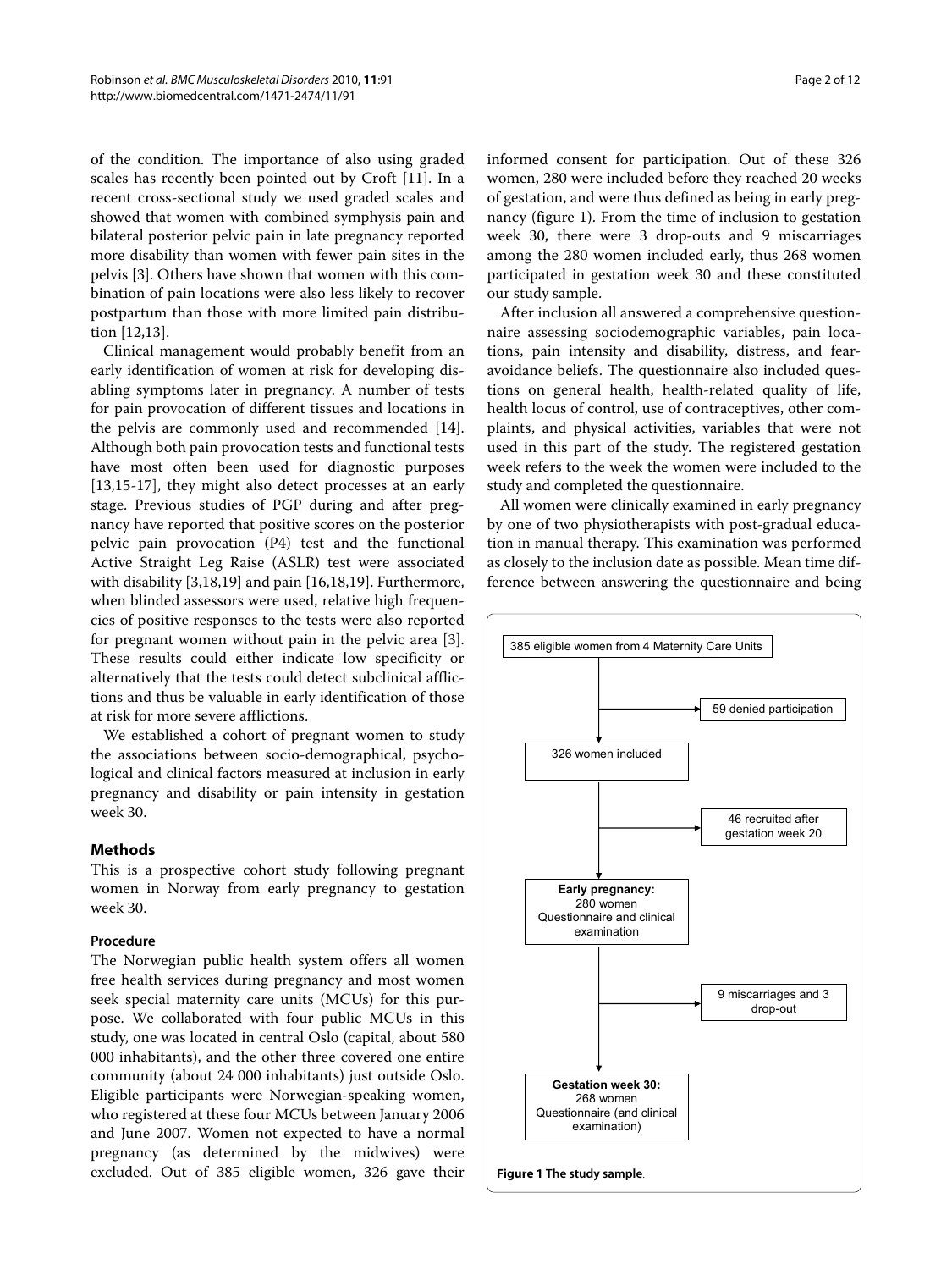examined was 1.1 week (SD 1.7 weeks). The clinical examination included six pain provocation tests for the pelvic joints as well as the functional ASLR test and Beighton score for hyper mobility. Other clinical tests were also included, but were not used in this part of the study. The examiner was blinded for all questionnaire data. In gestation week 30, the women filled in a new questionnaire assessing the same elements as at inclusion and underwent a corresponding clinical examination. Data from the clinical examination in gestation week 30 was not used in this part of the study. The Regional Committee for Medical Research Ethics and the Norwegian Social Science Data Services gave formal approval for the study.

#### **Measurements of response variables**

Disability and pain intensity were obtained from questionnaire data collected in gestation week 30. Disability was measured by the Disability Rating Index (DRI), consisting of twelve visual analogue scales (VAS) measuring the ability to perform activities of daily living [\[20](#page-10-17)]. The scales ranged from 0 - 100 mm, where the end points were "ability to perform activity without restriction" and "inability to perform the activity", respectively. The twelve activities were: dressing without help, outdoor walks, climbing stairs, sitting for a longer time, standing bent over a sink, carrying a bag, making a bed, running, do light work, do heavy work, lifting heavy objects, participating in exercise/sport. DRI was calculated as the mean of the twelve scales. In order to allow the assessment of disability in women with and without PGP, we chose DRI because it measures disability by limitations in daily activities independent of pain. DRI has previously been applied in studies of pregnant women [[2](#page-10-18),[10](#page-10-5)], and we also evaluated the items to be adequate for this group.

Pain intensity was measured by the response to the following question: "How strong is your worst evening pain before going to bed?" Since PGP has been suggested to increase with activity [\[9](#page-10-3)[,17](#page-10-13)], we chose the intensity of the worst evening pain as the most relevant measure for their experienced degree of pain affliction. The response was measured by a 0-100 mm VAS and the end points were "no pain" and "unbearable pain".

#### **Measurements at inclusion in early pregnancy**

Potential risk factors for PGP were measured by questionnaire and clinical examination at inclusion in early pregnancy.

#### *Questionnaire data*

Socio-demographical data included age (years), parity (0,  $1, \geq 2$  children), marital status (single, married/cohabitant), education ( $\leq 12$  years of school attendance,  $\leq 4$ years at university, > 4 years at university), use of contraceptive pills last year before pregnancy (yes, no), smoking

(yes, no), physical activity before pregnancy (none, < 2, 2 - 4, > 4 hours per week), full time work (yes, no). Pre-pregnancy body mass index (BMI, weight/height<sup>2</sup>) was calculated from self-reported height and weight.

The working condition was identified from the question: "How would you describe your work situation?" With four response alternatives: 1) Most of the time seated; 2) I have to walk a lot; 3) I walk and lift objects; 4) Heavy work. PGP was assumed to increase with weight bearing activities like walking and lifting objects [\[6](#page-10-7)[,9](#page-10-3)]. Working condition was categorized as mostly seated work (response alternative 1) and heavy work (response alternatives 2-4).

The Hopkins Symptom Check List (HCSL-25) was used to measure distress (self-reported symptoms of anxiety, depression and somatisation) [[21](#page-10-19)]. Twenty-five symptoms were recorded on a scale from 1 (not bothered) to 4 (extremely bothered). The average value was calculated to obtain the HSCL-25 score. We used a cut off value of 1.75 as established for women by Sandanger and co-workers (1998), and the cut-off reflected non-specific distress, rather than a psychiatric diagnosis [\[22\]](#page-10-20).

Fear avoidance beliefs was measured by the modified Fear Avoidance Beliefs Questionnaire (mFABQ) [\[23](#page-10-21)]. This includes four of the items from the part concerning activity in the original Fear Avoidance Beliefs Questionnaire [\[23,](#page-10-21)[24\]](#page-10-22). We chose the modified version because it was possible to answer also by individuals without pain. In accordance with the work from Linton and co-workers [[23\]](#page-10-21), the following instructions were given in the questionnaire: "Some women are likely to be afflicted by pain in the back and pelvis during pregnancy. For research purposes, we would like to know if you believe that there is a relationship between such afflictions and activities. Please circle the number on the scale that best corresponds to your belief for each of the following statements". The scale ranged from 0 (total disagreement), to 6 (total agreement), and the total score on mFABQ ranged from 0-24 [\[23](#page-10-21)].

Pain locations within the pelvic area (PGP) were determined by a pain drawing filled in by the women before the clinical examination. After the examination, the women were asked to point out the pain sites on their body and, if necessary, the examiner corrected the pain drawing to reflect the areas pointed out. The pain locations in the pelvic area were subsequently coded: no PGP, pain in symphysis only, only posterior pain (uni- or bilateral), combined symphysis pain and unilateral posterior pain, and combined symphysis pain and bilateral posterior pain [[3,](#page-10-1)[25\]](#page-10-23). The two latter categories were collapsed in the analyses (combined symphysis and posterior pain) because of low frequencies.

The number of pain sites was calculated from the questions where the women were asked if they have pain (yes,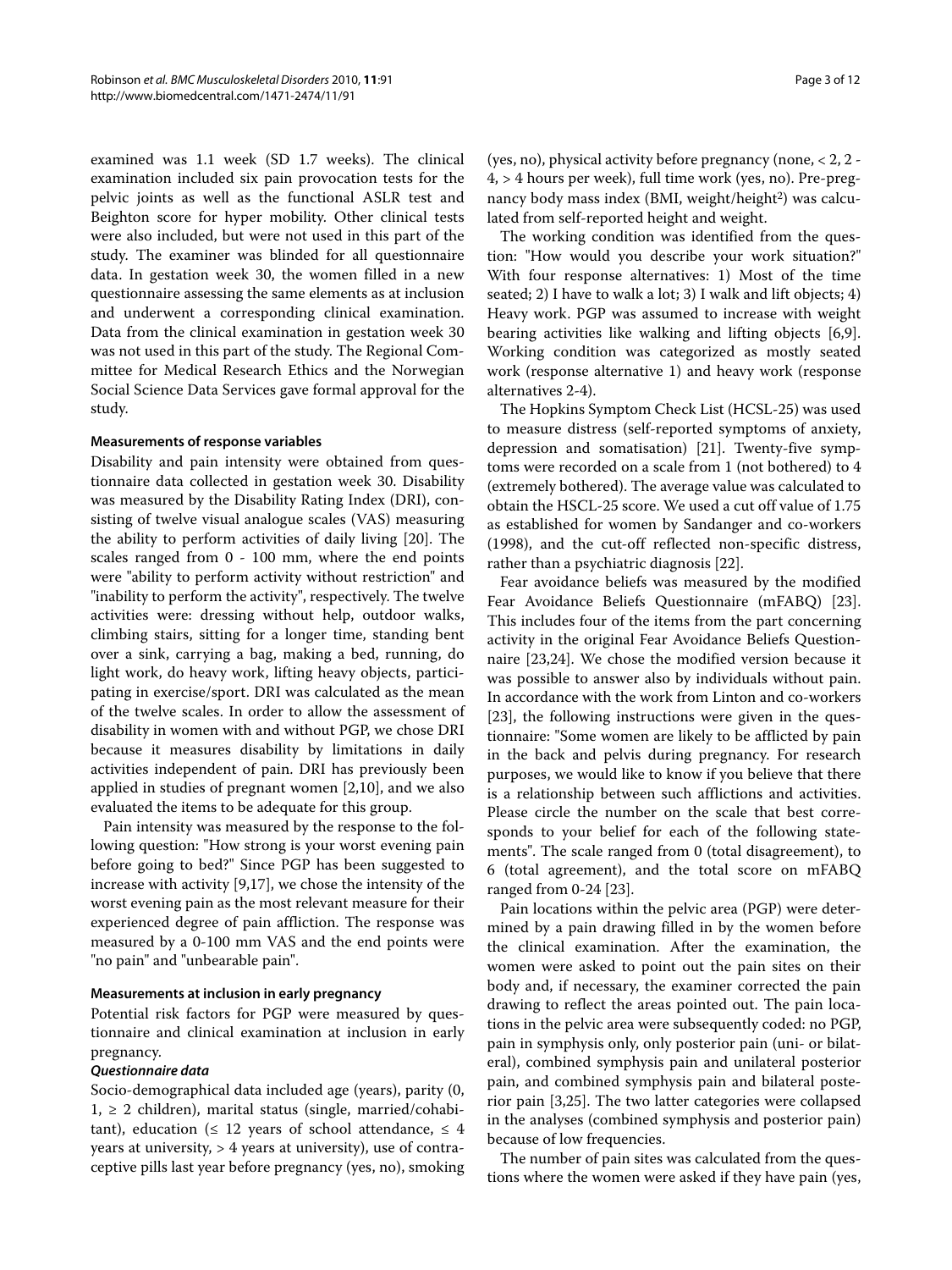no) in the neck, shoulder and arms, between the shoulder blades, in the knees. The sum score (0-4) was used in the analyses. Pain located in the area of the lower back and the pelvis was not included in this sum.

Pre-pregnancy history of LBP was identified from the question: "Have you suffered from LBP before you were pregnant (yes, no)?"

# *Clinical examination*

Beighton score was used as a measure for joint laxity and consists of 9 tests [\[26,](#page-10-24)[27\]](#page-10-25): hyperextension of the knees (yes, no), hyperextension (>10°) of the elbows (yes, no), passive apposition of the thumbs to the flexor aspect of the forearm with straight elbow (yes, no), passive hyperextension of the 5th metacarpophalangeal joints  $\geq 90^{\circ}$ (yes, no), forward flexion of the trunk, with knees straight, so that the palms of the hands rest easily on the floor (yes, no). The angles were measured with a goniometer. A sum score (0-9) was made of the results of all the tests and hypermobility was defined as a sum score of four and above [[26\]](#page-10-24).

We used one functional test, the ASLR test, and six pain provocation tests: the P4 test, the distraction test, the compression test, the Patrick Faber test, the palpation test of the symphysis pubis and the long dorsal sacroiliac ligament (LDL). All the tests have been commonly used and have shown moderate to excellent inter-rater reliability [[17](#page-10-13),[18](#page-10-14),[28](#page-10-26),[29\]](#page-10-27).

The active straight leg (ASLR) test [\[18](#page-10-14)]: The ASLR test was performed with the women in a supine position with straight legs and feet about 20 cm apart. The women lifted each leg separately about 20 cm above the couch. She was asked to score the difficulty on a six-point scale from 0 (not difficult to lift) to 5 (impossible to lift). The scores on both sides were added and the total score ranged from 0-10. In accordance with previous studies, we considered an ASLR sum score of 4 and above as a positive test [\[30](#page-10-28)[,31\]](#page-10-29).

The Posterior Pelvic Pain Provocation (P4) test [\[17](#page-10-13)]: The P4 test was performed with the women in a supine position. The hip and knee on the tested side were flexed to 90°. The examiner stabilized the contra lateral side of the pelvis while a graded force was applied on the flexed knee into the pelvis along the longitudinal axis of femur. Adduction of the hip was avoided. It was recorded whether a familiar pain was felt in the posterior part of the pelvis on the provoked side (yes, no). Both left and right side were tested and scored separately.

Distraction test: The women were examined in supine position. The examiner applied cross-armed pressure to the anterior superior iliac spines (ASIS) directed laterally. This procedure was assumed to stretch the anterior sacroiliac joint ligaments and to give compression in the dorsal part of the sacroiliac joints. The pain response was recorded (yes, no).

Compression test: The woman were examined in side lying position, knees and hips slightly flexed. Pressure was applied vertically into the pelvis when the examiner leaned her chest against the uppermost iliac crest. The test was assumed to stretch the posterior sacroiliac joint ligaments and compress the anterior part of the sacroiliac joints. The pain response was recorded (yes, no). Both sides were tested and scored separately.

Patrick-Faber test: The women were examined in supine position. The examiner led the ipsilateral leg into flexion, abduction and external rotation so that the heel rested on the opposite kneecap. The examiner stabilized the contralateral side of the pelvis to ensure that the lower back stayed in a neutral position. The ipsilateral knee was lowered against the table and the examiner applied a light overpressure to the subject's knee. It was assumed that both the anterior sacroiliac ligament and the hip joint were stressed [\[32](#page-10-30)[,33](#page-10-31)]. The pain response was recorded (yes, no). Both sides were tested and scored separately.

Palpation of the pubic symphysis: The women were examined in supine position. The examiner applied gentle pressure to the pubic symphysis with her hand (flat fingers). If the pressure caused pain that persisted more than 5 seconds after removal of the hand, it was recorded as pain (yes, no).

Palpation of the long dorsal sacroiliac ligament test: The women were examined in side lying position and the examiner palpated the long dorsal sacroiliac ligament at her uppermost side, caudal of the posterior-superior iliac spine. The test was positive if the palpation provoked pain and recorded (yes, no). Both sides were examined and scored separately.

Apart from the P4 test, a sum score was calculated from numbers of positive responses to pain of all the above described pain provocation tests, ranging from 0 (all negative) to 8 (all positive). We decided to use the responses on the P4 test as a single response and not as part of a sum; based on the tests relevance for PGP reported in previous studies [\[17](#page-10-13)[,34](#page-10-32)].

# **Statistics**

Descriptive data are given as frequencies, percentages, means and standard deviations (SDs) or medians and ranges. Multiple linear regression analysis was used to study the associations between potential risk factors measured in early pregnancy and DRI or pain intensity in gestation week 30. Associations between the explanatory variables as well as between the explanatory variables and each of the response variables were studied by Pearson correlation coefficients. The explanatory variables showing significant relationship with the response variable were entered into a multiple regression model. The best subsets of explanatory variables were selected through exclusion of the variables with the smallest contribution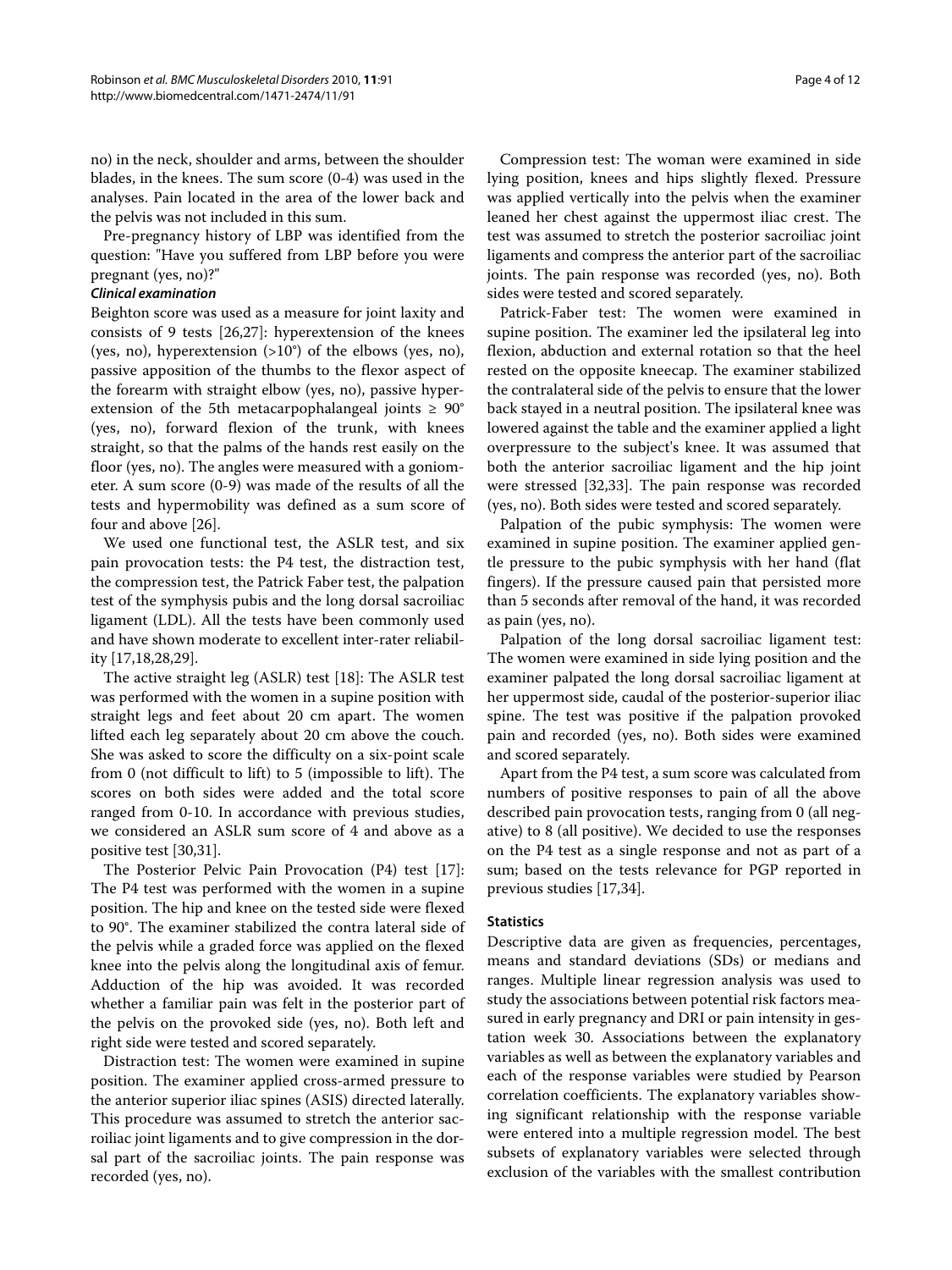to the model (the largest p-values). Two adjusted models are presented for each of the response variables, without (model 1) and with (model 2) adjustment for DRI or pain intensity at inclusion in early pregnancy. The residuals were examined to check model assumptions. The statistical analyses were conducted in SPSS version 16.0 and a 5% level of significance was used.

A continuous variable was the main outcome in the power calculations. The level of significance was set to 5% (two-sided) and the power 80%. Assuming a correlation of medium size, 0.3, in the population, a sample size of 85 is required for assessing significance of a correlation coefficient in the sample [[35\]](#page-10-33). In a multiple regression analysis with five independent variables, the required sample size is 91 to detect a medium effect size of 0.15  $(R^2/(1-R^2))$ [[35\]](#page-10-33).

# **Results**

Mean gestation week at inclusion in early pregnancy was 14 weeks (SD 3 weeks) for the 268 women participating in this study. They were 18 to 45 years old and 59% were pregnant with their first child. Characteristics of the participants are presented in table 1. A total of 59 women declined participation in the cohort study. There were no difference between participants and non participants with regard to age (mean 31 years and SD 4 years in both groups) and marital status. The non-participants ( $n = 59$ ) were asked about participation in mean gestational week 15 (SD 6 weeks), and 44% were nulliparous. The women excluded from analyses ( $n = 46$ ) due to inclusion later than gestation week 20 were a little older (mean age 32 years, SD 4) and 77% were nulliparous.

Fifty percent of the participants reported pain in the pelvic area in early pregnancy and most of them reported posterior pain only (39%) (table 2). Pain in the symphysis only and combined symphysis and posterior pain were reported by 4% and 7% of the women, respectively. The frequencies of negative responses were high on all the clinical tests (54 - 94%). The sum of pain provocation tests had a median value of 1 (range 0, 6) (table [2](#page-5-0)). Both DRI and pain intensity increased from early pregnancy to gestation week 30, and showed large variation among the women (table 2).

The correlation coefficients between the potential risk factors and DRI ranged from -0.07 to 0.54 and between potential risk factors and pain intensity ranged from -0.10 to 0.46 (table [3](#page-6-0)). The correlation coefficients between the

| Table 1: Characteristics of the women at inclusion in early pregnancy (n = 268) |
|---------------------------------------------------------------------------------|
|---------------------------------------------------------------------------------|

|                                                  |                                   | Frequency (%) | Mean (SD) |
|--------------------------------------------------|-----------------------------------|---------------|-----------|
| Age (years)                                      |                                   |               | 31(4)     |
| Parity                                           | 0                                 | 157 (59)      |           |
|                                                  | $\mathbf{1}$                      | 86 (32)       |           |
|                                                  | $\geq$ 2                          | 25(9)         |           |
| <b>Gestation week</b>                            |                                   |               | 14(3)     |
| Marital status (single)                          |                                   | 7(3)          |           |
| Education                                        | $\leq$ 12 years school attendance | 46 (17)       |           |
|                                                  | $\leq$ 4 years university         | 113(42)       |           |
|                                                  | >4 years university               | 109 (41)      |           |
| Contraceptive pills, year before pregnancy (yes) |                                   | 103 (38)      |           |
| Pre-pregnancy BMI (kg/m <sup>2</sup> )           |                                   |               | 23.3(3.5) |
| Smoking (yes)                                    |                                   | 11(4)         |           |
| Physical activity before pregnancy               | None                              | 11(4)         |           |
|                                                  | < 2 hours per week                | 84 (31)       |           |
|                                                  | 2 - 4 hours per week              | 138 (52)      |           |
|                                                  | > 4 hours per week                | 34(13)        |           |
| Full time worker (yes)                           |                                   | 228 (85)      |           |
| Heavy work (yes)                                 |                                   | 96 (36)       |           |
| mFABQ (0-24)                                     |                                   |               | 9.3(3.8)  |
| HSCL-25 (score $\geq$ 1.75)                      |                                   | 38 (14)       |           |
| Pre-pregnancy history of LBP (yes)               |                                   | 131 (49)      |           |

BMI, Body Mass Index; mFABQ, modified Fear Avoidance Beliefs questionnaire; HSCL-25, Hopkins Symptom Check List; LBP, Low Back Pain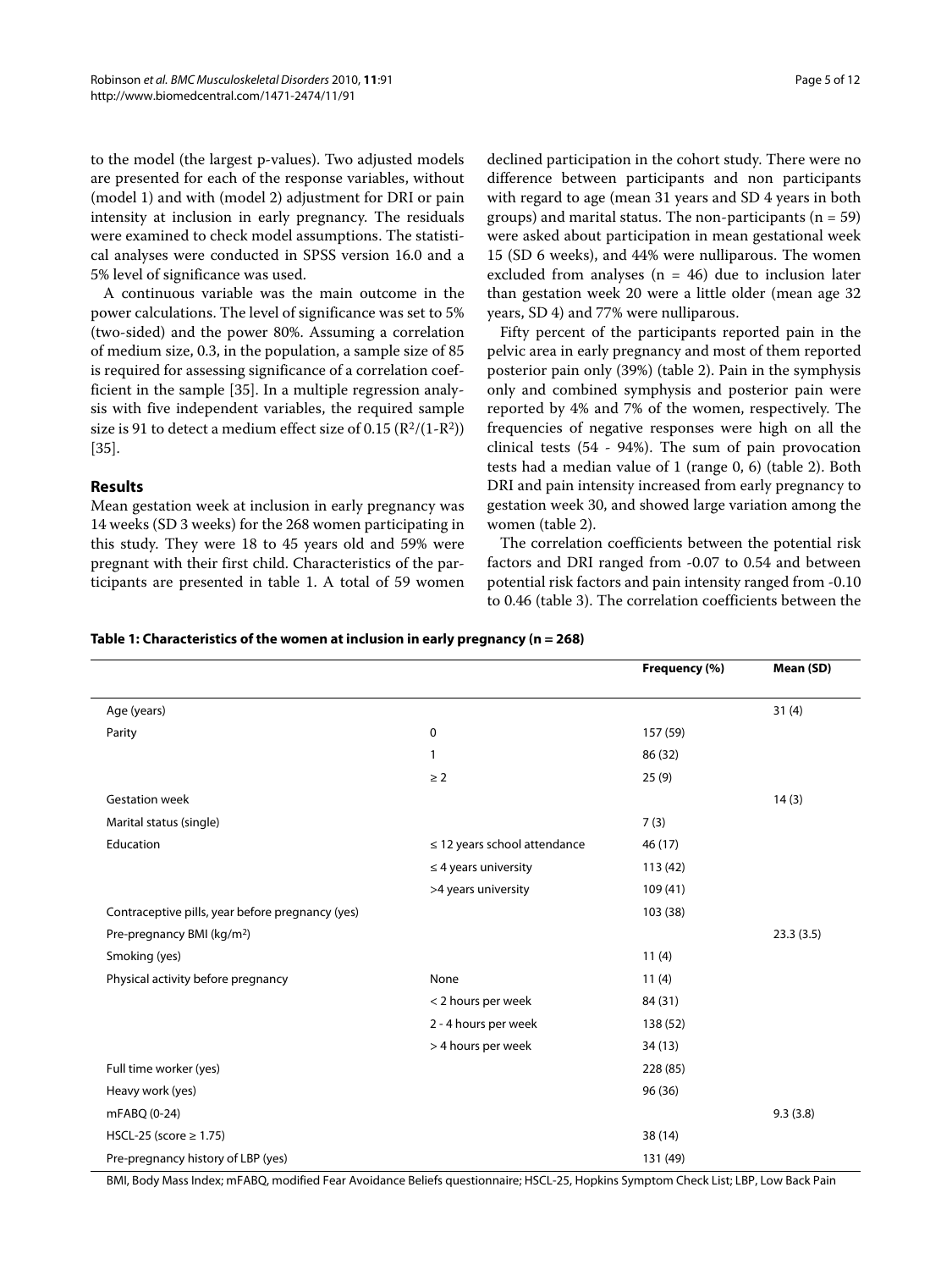|                                                                                                                                  |                                       | Frequency (%) | <b>Median (range)</b> |
|----------------------------------------------------------------------------------------------------------------------------------|---------------------------------------|---------------|-----------------------|
| Beighton score                                                                                                                   | Normal (sum<4)                        | 46 (17)       |                       |
|                                                                                                                                  | Hypermobile (sum $\geq 4$ )           | 222 (83)      |                       |
| Pain locations                                                                                                                   | No pain                               | 135 (50)      |                       |
|                                                                                                                                  | Pain in symphysis only                | 11(4)         |                       |
|                                                                                                                                  | Posterior pain only                   | 105 (39)      |                       |
|                                                                                                                                  | Combined symphysis and posterior pain | 17(7)         |                       |
| P4 test                                                                                                                          | Negative                              | 161(60)       |                       |
|                                                                                                                                  | Unilateral positive                   | 53 (20)       |                       |
|                                                                                                                                  | <b>Bilateral positive</b>             | 54 (20)       |                       |
| <b>ASLR</b> test                                                                                                                 | sum < 4                               | 240 (90)      |                       |
|                                                                                                                                  | sum $\geq$ 4                          | 28 (10)       |                       |
| Distraction test                                                                                                                 | Negative                              | 207 (77)      |                       |
|                                                                                                                                  | Positive                              | 61(23)        |                       |
| Compression test                                                                                                                 | Negative                              | 251 (94)      |                       |
|                                                                                                                                  | Unilateral positive                   | 15(5)         |                       |
|                                                                                                                                  | <b>Bilateral positive</b>             | 2(1)          |                       |
| Patrick-Faber test                                                                                                               | Negative                              | 191 (72)      |                       |
|                                                                                                                                  | Unilateral positive                   | 39(14)        |                       |
|                                                                                                                                  | <b>Bilateral positive</b>             | 39 (14)       |                       |
| Palpation of pubic symphysis                                                                                                     | Negative                              | 241 (90)      |                       |
|                                                                                                                                  | Positive                              | 27(10)        |                       |
| Palpation of LDL                                                                                                                 | Negative                              | 145 (54)      |                       |
|                                                                                                                                  | Unilateral positive                   | 41 (15)       |                       |
|                                                                                                                                  | <b>Bilateral positive</b>             | 79 (30)       |                       |
| Sum of pain provocation tests                                                                                                    |                                       |               | 1.0(0,6)              |
| DRI in early pregnancy                                                                                                           |                                       |               | 13 (0,93)             |
| DRI in gestation week 30                                                                                                         |                                       |               | 36 (0,81)             |
| Pain intensity in early pregnancy (worst evening pain)                                                                           |                                       |               | 0(0,82)               |
| Pain intensity in gestation week 30 (worst evening pain)                                                                         |                                       |               | 14 (0,99)             |
| D4 tost. Desterier Delvie Dain Dreugestion test: ACLD test. Active Ctraight Leg Daise test: LDL, Lega Dersal Caereiliae Ligament |                                       |               |                       |

# <span id="page-5-0"></span>**Table 2: Distribution of possible risk factors and outcome variables. (n = 268)**

P4 test, Posterior Pelvic Pain Provocation test; ASLR test, Active Straight Leg Raise test; LDL, Long Dorsal Sacroiliac Ligament

potential risk factors ranged from -0.25 to 0.56 and did not suggest collinearity (data not shown). Pain intensity and DRI in gestation week 30 were significantly correlated ( $r = 0.63$ ,  $p < 0.001$ ) (table 3).

Pre-pregnancy BMI, smoking, physical activity before pregnancy, full time work and Beighton score for hypermobility were not significantly associated with DRI in gestation week 30 in the bivariate analysis (0.16  $\leq$  p  $\leq$ 0.64). Physical activity before pregnancy, full time work and Beighton score for hypermobility were not significantly associated with pain intensity in gestation week 30 in the bivariate analysis (0.38  $\leq$  p  $\leq$  0.98). These variables were not entered in to the respective multivariable mod-

els. Age, gestation week, pre-pregnancy LBP, and work condition were not significantly associated with the response variables (0.11  $\leq$  p  $\leq$  0.65), but were entered into the multivariate models based on associations reported in previous studies [\[4](#page-10-2)-[9\]](#page-10-3).

In the multivariable model, pain locations, P4 test, sum of pain provocation tests, and HSCL-25 in early pregnancy were significantly associated with DRI in gestation week 30 (Table 4). Age, parity, marital status, education, use of contraceptive pills, the ASLR test, pre-pregnancy history of LBP, work condition, number of pain sites and mFABQ in early pregnancy were not significantly associated with DRI in gestation week 30 in the multivariable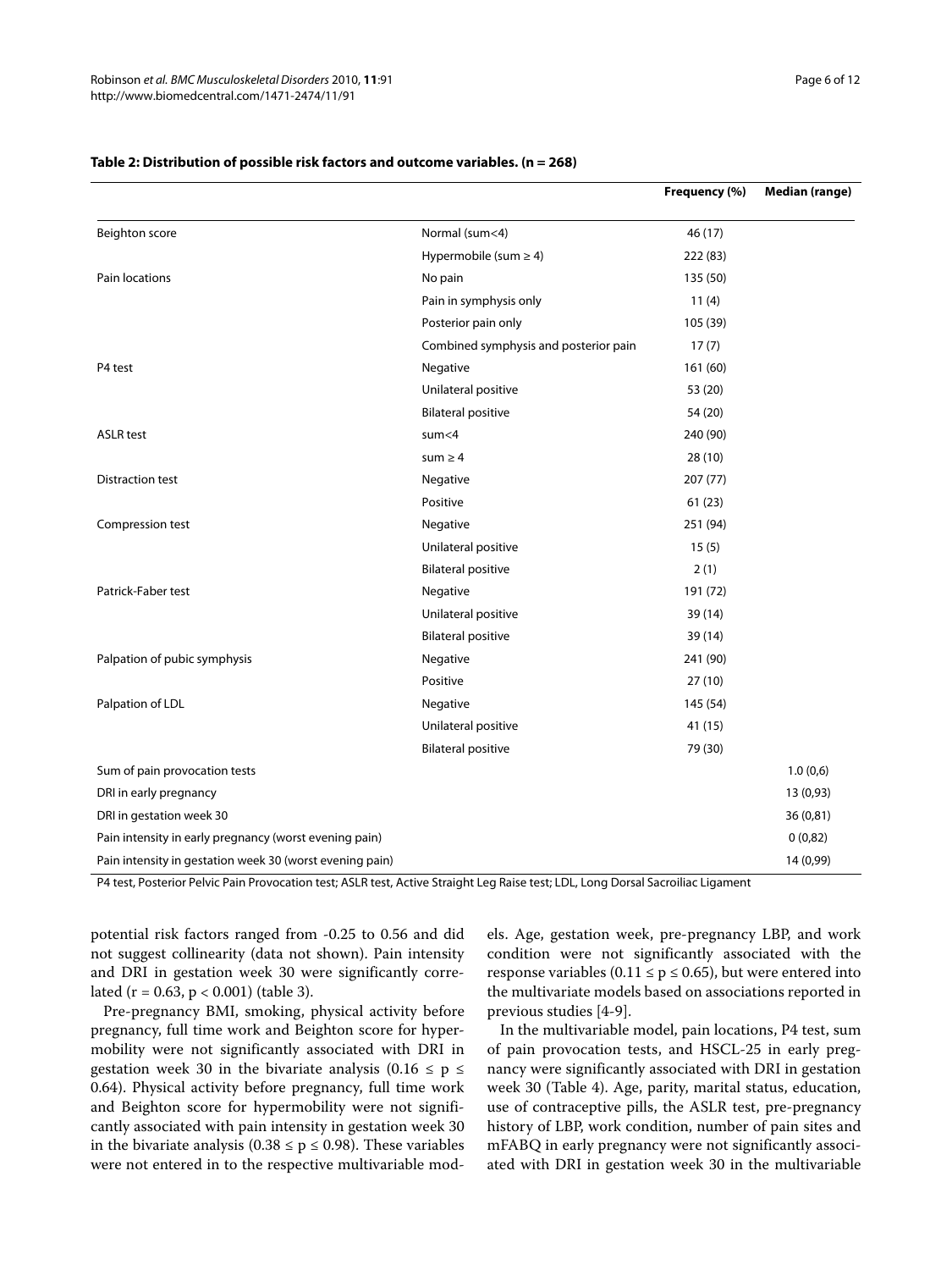|                                                                                                         |           | DRI gestation week 30 Pain intensity gestation week 30 |
|---------------------------------------------------------------------------------------------------------|-----------|--------------------------------------------------------|
| Pain intensity gestation week 30 (worst evening pain, VAS)                                              | $0.63***$ |                                                        |
| Age (years)                                                                                             | $-0.07$   | $-0.10$                                                |
| Parity (0, 1, 2 or more)                                                                                | $0.15*$   | $0.18***$                                              |
| Gestation week in early pregnancy                                                                       | 0.03      | $-0.04$                                                |
| Civil status (married, cohabitant; yes, no)                                                             | $0.14*$   | $0.22***$                                              |
| Education ( $\leq$ 12 years of school attendance, $\leq$ 4 years university, $>$ 4 years<br>university) | $0.19***$ | $0.17***$                                              |
| Contraceptive pills, year before pregnancy (yes, no)                                                    | $-0.13*$  | $-0.04$                                                |
| Pre-pregnancy BMI (kg/m <sup>2</sup> )                                                                  | 0.09      | $0.12*$                                                |
| Smoking (yes, no)                                                                                       | 0.06      | 0.12                                                   |
| Physical activity before pregnancy (none, <2, 2-4, $\geq$ 4 hours per week)                             | $-0.05$   | $-0.001$                                               |
| Full time worker (yes, no)                                                                              | 0.05      | 0.09                                                   |
| Work condition (mostly seated/heavy work)                                                               | 0.03      | 0.06                                                   |
| Beighton score for hypermobility                                                                        | 0.01      | $-0.06$                                                |
| Pain locations (no pain, symphysis pain, posterior pain, combined symphysis<br>and posterior pain)      | $0.36***$ | $0.44***$                                              |
| P4 test (bilateral negative, uni-/bilateral positive)                                                   | $0.41***$ | $0.39***$                                              |
| Sum of pain provocation tests (0-8)                                                                     | $0.40***$ | $0.40***$                                              |
| ASLR test ( $<$ 4, $\ge$ 4)                                                                             | $0.18***$ | 0.11                                                   |
| HSCL-25 (<1.75, $\geq$ 1.75)                                                                            | $0.26***$ | $0.15*$                                                |
| DRI in early pregnancy (0-100)                                                                          | $0.54***$ | $0.34***$                                              |
| Pain intensity in early pregnancy (worst evening pain, VAS)                                             | $0.44***$ | $0.46***$                                              |
| Pre-pregnancy LBP (yes/no)                                                                              | 0.09      | 0.10                                                   |
| Number of pain sites (0-4)                                                                              | $0.19***$ | $0.14*$                                                |
| mFABQ (0-24)                                                                                            | $0.18**$  | 0.10                                                   |

# <span id="page-6-0"></span>**Table 3: Correlation between outcome variables and possible predictors measured at inclusion in early pregnancy (n = 268)**

Pearson's correlation coefficient; \*\*\* p ≤ 0.001, \*\* 0.001 < p ≤ 0.01 \* 0.01 < p ≤ 0.05

VAS, Visual Analogue Scale; BMI, Body Mass Index; P4 test, Posterior Pelvic Pain Provocation test; ASLR test, Active Straight Leg Raise test; HSCL-25, Hopkins Symptom Check List; DRI, Disability Rating Index; LBP, Low Back Pain; mFABQ, modified Fear Avoidance Beliefs Questionnaire

analyses (0.08  $\leq$  p  $\leq$  0.98). No significant interactions between the explanatory variables were found (0.21  $\leq$  $p_{interaction} \leq 0.97$ ). When we adjusted for DRI in early pregnancy, R2 increased from 0.26 (model 1) to 0.37 (model 2) and the sum of pain provocation tests and HSCL-25 were no longer significant ( $p = 0.26$  and  $p =$ 0.49, respectively) (Table 4). Additional adjustment for gestation week at inclusion did not change the results.

In the multivariable model for pain intensity in gestation week 30 similar results were found (table 5). The same variables were significant except for HSCL-25. Age, parity, marital status, education, use of contraceptive pills, pre-pregnancy BMI, smoking, the ASLR test, prepregnancy history of LBP, work condition, number of pain sites, and mFABQ in early pregnancy were not asso-

ciated with pain intensity in gestation week 30 in the multivariable analysis (0.07  $\leq$  p  $\leq$  0.80). No significant interactions between the explanatory variables were found (0.25  $\leq$  P<sub>interaction</sub>  $\leq$  0.77). Adjustment for pain intensity in early pregnancy increased the  $\mathbb{R}^2$  from 0.29 (model 1) to 0.33 (model 2) and the sum of pain provocation tests in early pregnancy was no longer significant (p = 0.23) (table 5). Additional adjustment for gestation week in early pregnancy did not change the results.

The effect estimates of each response variable were relatively large in both models, although the 95% confidence intervals were wide. Yet the effect estimates seemed to be higher for pain intensity compared with DRI. For instance our data shows that pain intensity in late pregnancy is 40.4 (95% CI: 24.4, 56.6) higher when pain was present in the symphysis only, compared with having no pain in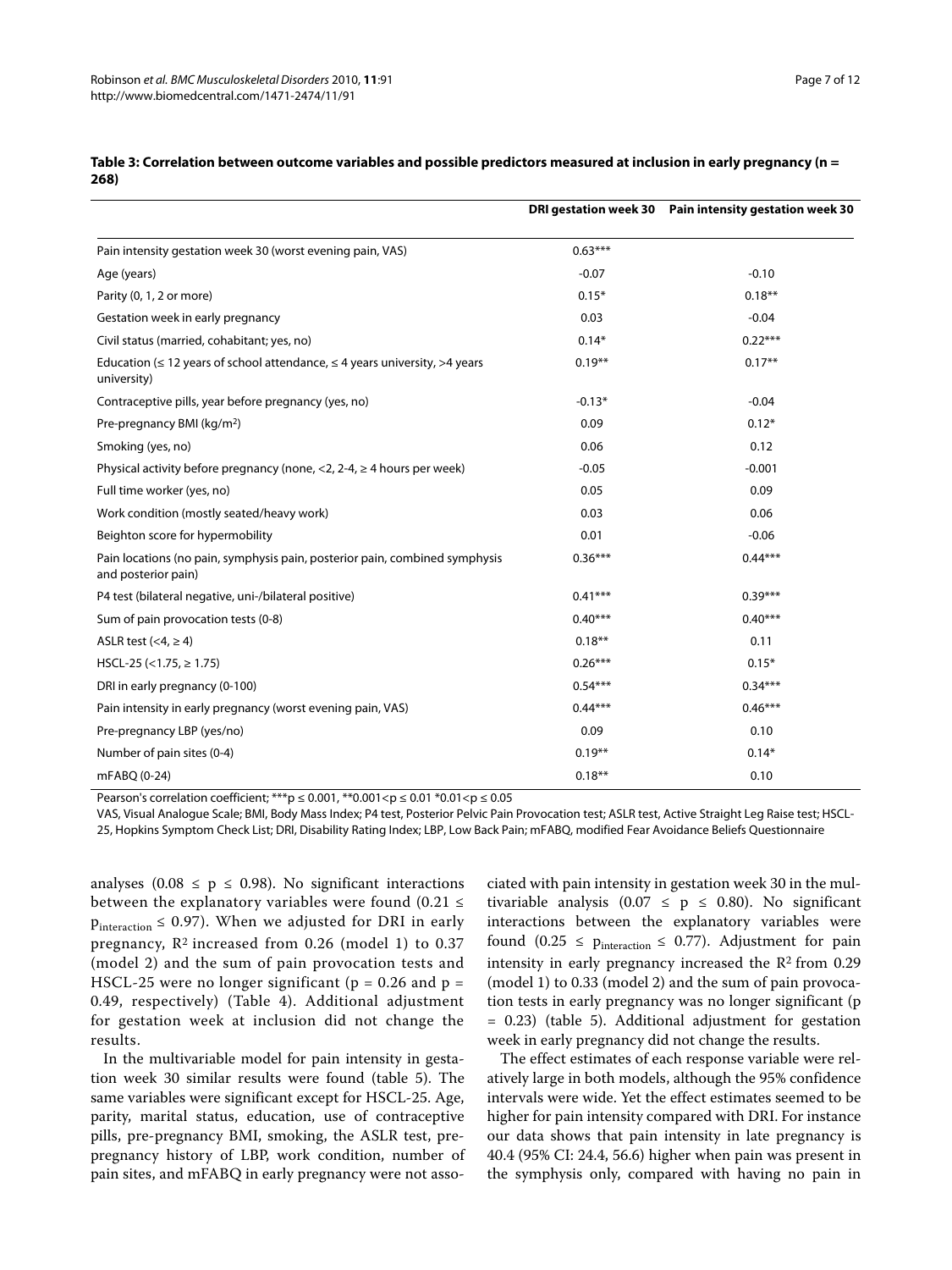|                                            | <b>Crude estimates</b>         |         | Adjusted estimates; model 1    |         | <b>Adjusted estimates; model 2</b> |         |
|--------------------------------------------|--------------------------------|---------|--------------------------------|---------|------------------------------------|---------|
|                                            | $\beta$ <sup>1</sup> (95% Cl2) | p-value | $\beta$ <sup>1</sup> (95% Cl2) | p-value | $\beta$ <sup>1</sup> (95% Cl2)     | p-value |
| <b>Pain locations</b>                      |                                |         |                                |         |                                    |         |
| No pain                                    | Reference                      | < 0.001 | Reference                      | 0.007   | Reference                          | 0.03    |
| Symphysis pain only                        | 17.7 (6.8, 28.6)               |         | 14.0 (3.7, 24.1)               |         | 11.8(2.3, 21.2)                    |         |
| <b>Posterior pain only</b>                 | 10.7(6.2, 15.3)                |         | $4.8(-0.2, 9.6)$               |         | $3.4 (-1.0, 7.8)$                  |         |
| Combined symphysis pain and posterior pain | 24.5 (15.6, 33.5)              |         | 11.8(2.6, 21.0)                |         | 8.4 (-0.07, 17.0)                  |         |
| P4 test                                    |                                |         |                                |         |                                    |         |
| <b>Negative</b>                            | Reference                      | < 0.001 | Reference                      | < 0.001 | Reference                          | < 0.002 |
| <b>Unilateral positive</b>                 | 8.0(2.6, 13.5)                 |         | $2.2$ (-3.4, 7.9)              |         | $3.3(-1.9, 8.6)$                   |         |
| <b>Bilateral positive</b>                  | 19.8 (14.3, 25.2)              |         | 12.0(6.0, 18.0)                |         | 10.0 (4.4, 15.6)                   |         |
| Pain provocation tests (sum)               | 5.3(3.9, 6.7)                  | < 0.001 | 1.7(0.3, 3.0)                  | 0.02    | $0.7(-0.5, 2.0)$                   | 0.26    |
| <b>HSCL-25</b>                             |                                |         |                                |         |                                    |         |
| < 1.75                                     | Reference                      | < 0.001 | Reference                      | 0.006   | Reference                          | 0.49    |
| $\geq 1.75$                                | 14.0 (7.6, 20.3)               |         | 8.2(2.3, 14.0)                 |         | $2.0$ (-3.7, 7.7)                  |         |
| DRI in early pregnancy                     | 0.6(0.5, 0.7)                  | < 0.001 |                                |         | 0.5(0.3, 0.6)                      | < 0.001 |

# **Table 4: Associations between disability in gestation week 30 and risk factors measured in early pregnancy (n = 268).**

<sup>1</sup>Estimated regression coefficients, <sup>2</sup> CI, confidence interval. DRI, Disability Rating Index; P4 test, Posterior Pain Provocation test; HSCL-25, Hopkins Symptom Check List

early pregnancy and adjusted for P4 test and sum of pain provocation tests (table 5, model 1).

#### **Discussion**

The main results from this study were that pain locations in the pelvis, positive P4 test and sum of pain provocation tests in early pregnancy were significantly associated with disability and pain intensity in late pregnancy. In addition, distress was significantly associated with disability. The functional test ASLR, fear avoidance beliefs and the number of pain sites were not significantly associated with neither disability nor pain intensity.

The risk factors identified in this study differ from those that have been reported before. Strenuous work, pre-pregnancy history of LBP and parity have previously been identified as risk factors for PGP in studies applying bivariate statistics [[4-](#page-10-2)[6](#page-10-7)] and multivariable models [\[9](#page-10-3)]. In our bivariate correlation analyses, the first two variables were not significantly associated to neither disability nor pain intensity in gestation week 30, while parity was. None of the variables were significant in the multivariable analyses. This could be due to difference in design or to the use of different levels of statistical methods. One possible explanation for the difference could be that previous studies have often recorded the risk factors retrospec-

tively, late in pregnancy and after the onset of symptoms. Hence, the women's reporting of these factors might be biased by pain [[7,](#page-10-6)[8\]](#page-10-4). The prospective design of the present study ensured that this possible bias was avoided. At the time of inclusion and measurement of the risk factors, none of the women had defined their symptoms as a problem and they were not seeking treatment.

It is also noteworthy that the results of the functional ASLR test measured in early pregnancy, used with a distinction between those with strong affliction and those with none or lesser affliction, was not significantly associated with disability. This might indicate that severe impairment of motor control and movement of the legs relative to the pelvis was not important for the development of PGP. On the other hand, the response to the P4 test was identified as a risk factor for both pain intensity and disability. Since this test is supposed to elicit a distinct located pain deep in the gluteal area [\[17\]](#page-10-13), it seems that affliction in the posterior pelvis has an impact on the course. This is, however, partly contradicted by the data from pain locations. Self-reported pain only in the symphysis in early pregnancy had about the same impact on disability and pain intensity in gestation week 30 as did combined symphysis pain and posterior pain. Moreover posterior pain (without symphysis pain) in early preg-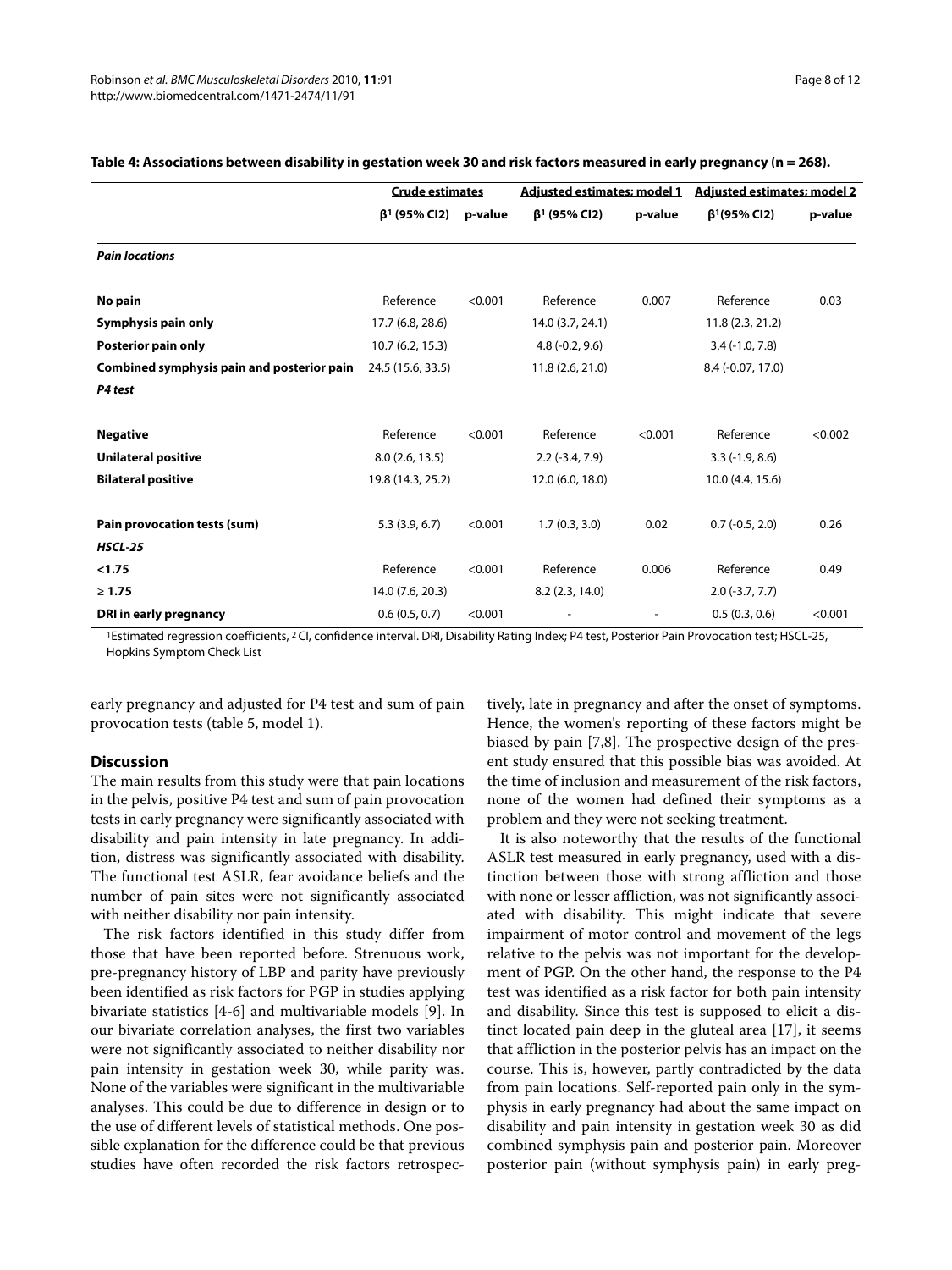|                                                           | <b>Crude estimates</b>         |         | Adjusted estimates; model 1    |         | <b>Adjusted estimates; model 2</b> |         |
|-----------------------------------------------------------|--------------------------------|---------|--------------------------------|---------|------------------------------------|---------|
|                                                           | $\beta$ <sup>1</sup> (95% Cl2) | p-value | $\beta$ <sup>1</sup> (95% Cl2) | p-value | $\beta$ <sup>1</sup> (95% Cl2)     | p-value |
| <b>Pain locations</b>                                     |                                |         |                                |         |                                    |         |
| No pain                                                   | Reference                      | < 0.001 | Reference                      | < 0.001 | Reference                          | < 0.001 |
| Symphysis pain only                                       | 44.2 (27.7, 60.6)              |         | 40.4 (24.4, 56.5)              |         | 35.5 (19.7, 51.1)                  |         |
| <b>Posterior pain only</b>                                | 23.5 (16.6, 30.3)              |         | 15.3 (7.8, 22.8)               |         | 11.8 (4.3, 19.2)                   |         |
| Combined symphysis pain and posterior pain                | 40.5 (26.9, 54.0)              |         | 26.0 (11.6, 40.4)              |         | 16.5(1.8, 31.1)                    |         |
| P4 test                                                   |                                |         |                                |         |                                    |         |
| <b>Negative</b>                                           | Reference                      | < 0.001 | Reference                      | 0.07    | Reference                          | 0.01    |
| <b>Unilateral positive</b>                                | 16.5 (7.7, 25.2)               |         | $5.8(-3.1, 14.8)$              |         | $6.1$ (-2.6, 14.7)                 |         |
| <b>Bilateral positive</b>                                 | 28.6 (19.9, 37.3)              |         | 15.2 (5.8, 24.6)               |         | 13.7 (4.5, 22.8)                   |         |
| Pain provocation tests (sum)                              | 6.3(4.5, 8.0)                  | < 0.001 | 2.3(0.3, 4.4)                  | 0.03    | $1.3(-0.8, 3.3)$                   | 0.23    |
| Pain intensity in early pregnancy (worst<br>evening pain) | 0.7(0.5, 0.8)                  | < 0.001 |                                |         | 0.4(0.2, 0.5)                      | < 0.001 |

# **Table 5: Associations between pain intensity (worst evening pain) gestation week 30 and risk factors measured in early pregnancy (n = 268).**

1Estimated regression coefficients, 2 CI, confidence intervals. P4, Posterior Pelvic Pain Provocation test

nancy was not significantly associated with disability and pain intensity in gestation week 30. Since this group was the largest, the lack of effect can hardly be explained by lower test power than the other pain locations. Although the confidence intervals were wide, our data indicate that subclinical afflictions in both anterior and posterior part of the pelvis are of importance for development of pain and disability. Hence, our data suggest that symphysis pain can be an early indicator or precursor for pain development in other areas of the pelvis. Interestingly, the association seems to disappear when pain location and disability are measured simultaneously in late pregnancy [[3\]](#page-10-1).

When we included disability or pain intensity assessed in early pregnancy in the multivariable models, some explanatory variables were no longer significant. This means that these variables were not risk factors for the change in disability or pain intensity. However, from a clinical point of view it is more important to identify risk factors for disability and pain intensity late in pregnancy than the change from early pregnancy. This is supported by the data showing an increased DRI already in early pregnancy compared with healthy non-pregnant women [[20\]](#page-10-17).

Several of the previously identified risk factors for PGP in pregnancy are similar to those reported for LBP and for other musculoskeletal disorders and are not specific for PGP [[36,](#page-10-34)[37\]](#page-10-35). These comprise socio-demographical factors, previous history of LBP, strenuous work and high level of distress. In contrast, positive response to the P4 test has been shown to be sensitive and specific for PGP [[17\]](#page-10-13). Also the pattern of pain locations within the pelvis is probably specific for PGP, and one might therefore hypothesize that both the P4 test and pain locations are "condition specific" risk factors for PGP.

The response variables used in this study were measured as scale values whereas previous studies have used dichotomous responses for example reporting PGP or not. From the large variation in responses shown when using scales in the present study, one might question to what extent the dichotomous response variables actually reflects important affliction. The dichotomous response variables have resulted in very high prevalence rates for PGP in pregnancy [\[1](#page-10-0),[2](#page-10-18),[10,](#page-10-5)[25\]](#page-10-23). We have recently found that the variability in DRI was large both for women reporting and not reporting PGP [[3\]](#page-10-1). In order to capture associations to this large range of affliction, the used scales seem to provide additional information than the dichotomous responses.

Previous studies have shown associations between distress, fear avoidance beliefs and activity limitations in patients with LBP [\[38](#page-10-36)-[42](#page-10-37)], and also that distress contributed to physical activity and work loss in an acute sample of LBP patients [[36\]](#page-10-34). Our results showed that distress contributed into the model for disability but not for pain intensity. Interestingly the effect of HSCL-25 on disability in gestation week 30 disappeared when we controlled for disability at inclusion. As in the study from Grotle and co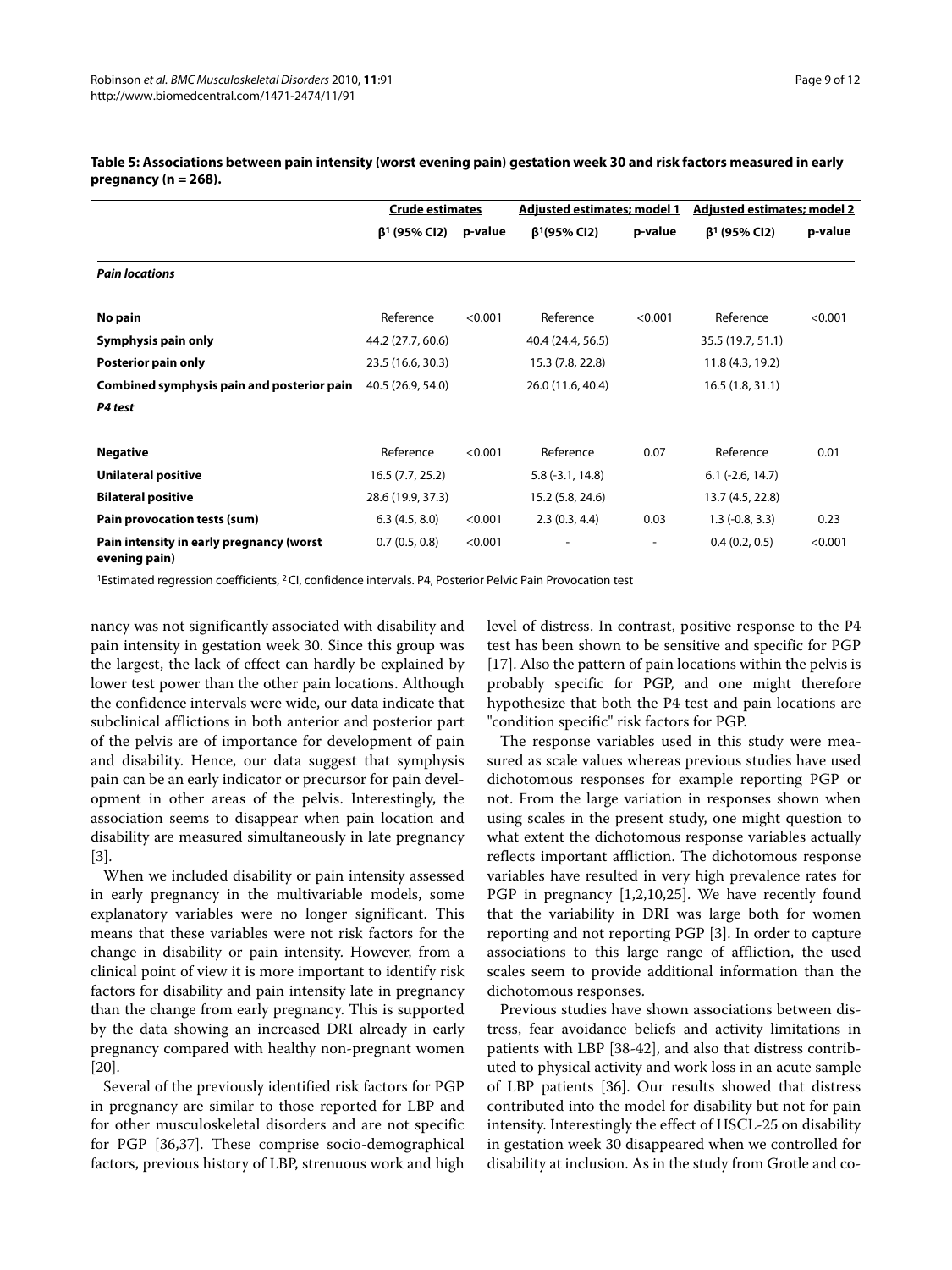workers of acute LBP [\[43](#page-10-38)], fear avoidance beliefs was not identified as a risk factor for either disability or pain intensity.

Over the years, there has been a growing evidence for predictive effect of widespread pain on long term changes in work disability [\[44](#page-10-39)]. Furthermore, it has also been reported that the risk of long-term work disability was lower for persons with localized LBP compared with persons with LBP combined with pain in other bodily areas. The risk for long-term work disability increased with the latter [\[45](#page-11-0)[,46](#page-11-1)]. We included number of pain sites (excluding low back and pelvic area) in the multivariable analyses, and found that it did not contribute in any of the models. The lack of effects may be due to the small number of possible pain sites. However, it is also possible that PGP in pregnancy is a specific condition characterized by a rather short course compared with other musculoskeletal pain conditions. Most of the women recover shortly after delivery. One might thus speculate that multiple pain sites are not of importance for development of PGP in pregnancy, but could still be of importance for nonrecovery from PGP postpartum.

The present study has several strengths, including the use of a prospective design, continuous response variables and multivariable statistics. Furthermore the implementation of clinical risk factors, use of blinded examiners and the follow-up of all pregnant women in the cohort independent of having PGP or not also strengthen the study.

A limitation that should be considered when interpreting the results is the limited numbers of women in some of the groups. However, even though the confidence intervals are wide, the findings indicate that the risk factors are of importance. On the other hand, lack of significant results should be interpreted with caution.

Another possible weakness could be the representativeness. The women participating in the cohort were about the same age and in the same gestation week as women declining participation. Women who were excluded from analyses due to late inclusion were also about the same age. The average age of women giving birth in Norway have been 30.3 years (2006 - 2007) [\[47](#page-11-2)] i.e., almost similar as in our cohort. There were some differences in the percentage of nulliparous women in the non-participant group, the excluded group and the participants (44%, 77% and 59% respectively). The number of nulliparous women in the cohort was also slightly higher than among Norwegian women (59% vs 42%). We cannot exclude the possibility that another cohort of pregnant women in Norway, would result in somewhat different results with regard to prevalence of pain locations and positive clinical tests. However, the associations between them are expected to be similar.

#### **Implications**

Even though most women recover from PGP shortly after delivery, it has been shown that a number of women report pain for longer time periods and that some of them have serious problems [[48-](#page-11-3)[50](#page-11-4)]. Hence it seems important to identify risk factors for development of PGP in pregnancy that could contribute to better management and thereby prevent persistent disability after delivery. Risk factors identified in previous studies, such as parity and strenuous work can hardly be treated or managed for prevention purposes. The identification of the clinical risk factors in the present study therefore opens up new possibilities for management. Prevention and treatment of PGP in pregnancy would have considerable implications for the women, but also for the society in terms of productivity and health costs. However, it remains to be seen whether the risk factors identified in the present study are of clinical value in treatment and prevention of PGP.

# **Conclusions**

In conclusion, we have found that pain locations in the pelvis, bilateral positive P4 test, and sum of pain provocation tests in early pregnancy were significantly associated with disability and pain intensity in gestation week 30. The effect estimates were relatively large. Furthermore distress was significantly associated with disability, but not with pain intensity. Fear avoidance beliefs were not significantly associated with any of the responses. These results thus suggest that a clinical examination including a few tests performed in early pregnancy may identify women at risk of a more severe PGP late in pregnancy. The identification of clinical risk factors may provide a foundation for development of targeted prevention strategies.

#### **Authors' informations**

HSR (RPT and MSC) is doctoral student and manual therapist, MBV (PhD) is associated professor in biostatistics, AMM (RPT and PhD) is professor, NKV (PhD) is professor and Head of institute

#### **Competing interests**

The authors declare that they have no competing interests.

#### **Authors' contributions**

All authors contributed to the conception and design of the study. HSR, NKV and AMM obtained funding. HSR, NKV and MBV did the data analyses. All authors contributed to the interpretation of the results and critical revision of the manuscript for important intellectual content and approved the final version of the manuscript.

#### **Acknowledgements**

This project has been financed with the aid of EXTRA funds from the Norwegian Foundation for Health and Rehabilitation, The Norwegian Fund for Post-Graduate Training in Physiotherapy and the University of Oslo The authors would like to thank Hans and Olaf Physiotherapy clinic and the MCUs for kindly making it possible to collect the data in this study. In particular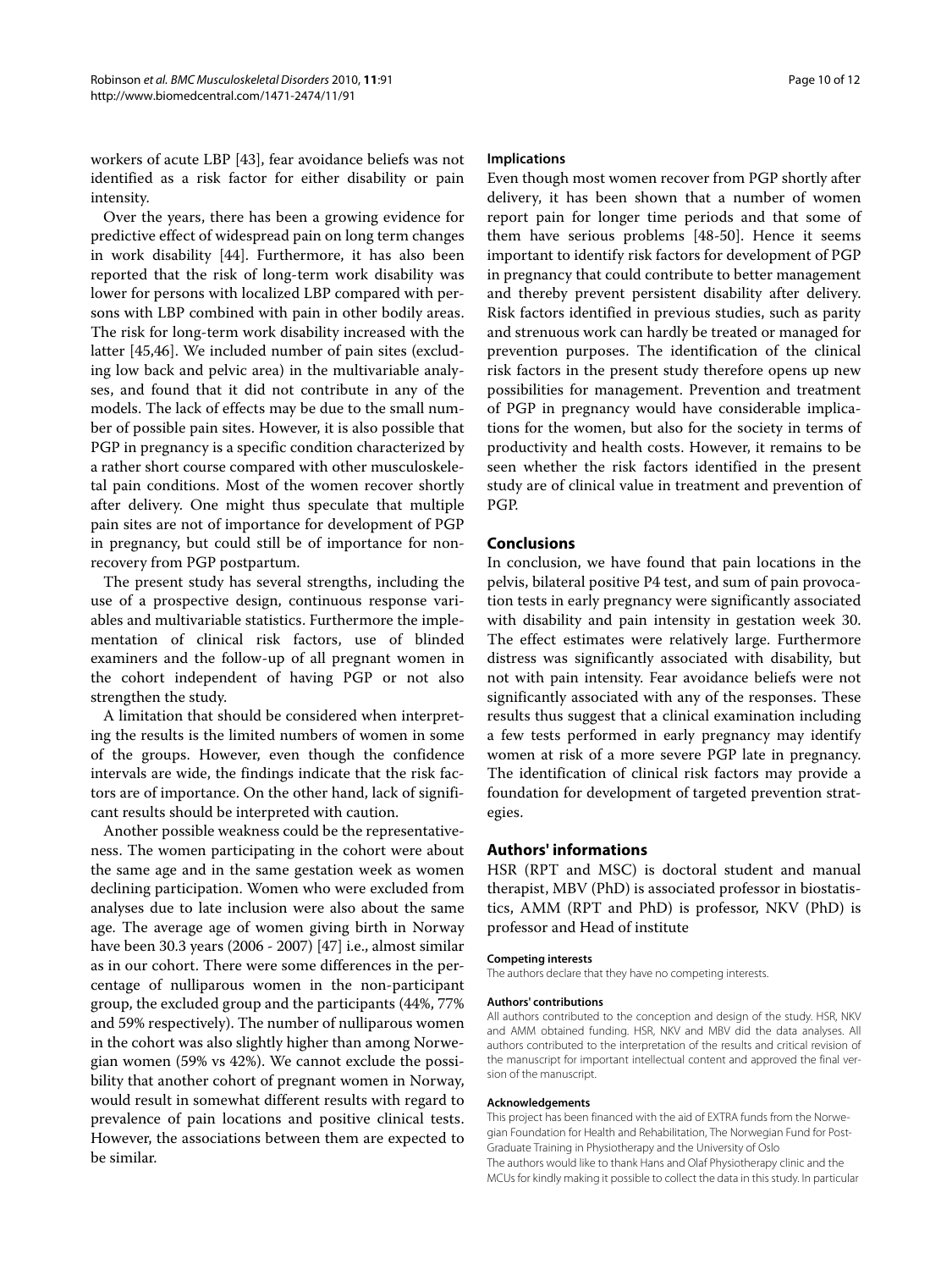we want to thank Elisabeth K Bjelland, MSc, RPT and manual therapist, for valuable help with the clinical examinations of the pregnant women. Furthermore we want to thank Anne Karine Bergva, Sigrunn Anmarkrud, Grete Kristiansen, Hege Kaspersen, Astrid Stormoen, Eva Marie Flaathen, Heidi Arnesen, Tove Mols and Wenche Sjøberg at the MCUs for help with recruiting the pregnant women, and Eileen Strand RPT for valuable advice on the English language. We also would like to thank all the women who volunteered to participate in this study.

#### **Author Details**

1Department of Nursing and Health Sciences, Institute of Health and Society, University of Oslo, P.O.Box 1153 Blindern, NO- 0318 Oslo, Norway and 2Department of Biostatistics, Institute of Basic Medical Sciences, University of Oslo, NO-0317 Oslo, Norway

#### Received: 25 November 2009 Accepted: 13 May 2010 Published: 13 May 2010

#### **References**

- <span id="page-10-0"></span>1. Gutke A, Ostgaard HC, Oberg B: Pelvic girdle pain and lumbar pain in pregnancy: a cohort study of the consequences in terms of health and functioning**.** Spine 2006, 31:E149-E155.
- <span id="page-10-18"></span>2. Olsson C, Nilsson-Wikmar L: Health-related quality of life and physical ability among pregnant women with and without back pain in late pregnancy**.** Acta Obstetricia et Gynecologica Scandinavica 2004, 83:351-357.
- <span id="page-10-1"></span>3. Robinson HS, Mengshoel AM, Bjelland EK, Vollestad NK: Pelvic girdle pain, clinical tests and disability in late pregnancy**[.](http://www.ncbi.nlm.nih.gov/entrez/query.fcgi?cmd=Retrieve&db=PubMed&dopt=Abstract&list_uids=20117040)** Man Ther 2010, 15:280-285.
- <span id="page-10-2"></span>4. Berg G, Hammar M, Moller-Nielsen J, Linden U, Thorblad J: Low back pain during pregnancy**.** Obstet Gynecol 1988, 71:71-75.
- 5. Ostgaard HC, Andersson GB, Karlsson K: Prevalence of back pain in pregnancy**.** Spine 1991, 16:549-552.
- <span id="page-10-7"></span>6. Kristiansson P, Svardsudd K, von Schoultz B: Back pain during pregnancy: a prospective study**[.](http://www.ncbi.nlm.nih.gov/entrez/query.fcgi?cmd=Retrieve&db=PubMed&dopt=Abstract&list_uids=8882692)** Spine 1996, 21:702-709.
- <span id="page-10-6"></span>7. Mogren IM, Pohjanen AI: Low back pain and pelvic pain during pregnancy: prevalence and risk factors**[.](http://www.ncbi.nlm.nih.gov/entrez/query.fcgi?cmd=Retrieve&db=PubMed&dopt=Abstract&list_uids=15834344)** Spine 2005, 30:983-991.
- <span id="page-10-4"></span>8. Albert HB, Godskesen M, Korsholm L, Westergaard JG: Risk factors in developing pregnancy-related pelvic girdle pain**[.](http://www.ncbi.nlm.nih.gov/entrez/query.fcgi?cmd=Retrieve&db=PubMed&dopt=Abstract&list_uids=16752231)** Acta Obstet Gynecol Scand 2006, 85:539-544.
- <span id="page-10-3"></span>9. Larsen EC, Wilken-Jensen C, Hansen A, Jensen DV, Johansen S, Minck H, Wormslev M, Davidsen M, Hansen TM: Symptom-giving pelvic girdle relaxation in pregnancy. I: Prevalence and risk factors**.** Acta Obstet Gynecol Scand 1999, 78:105-110.
- <span id="page-10-5"></span>10. Olsson C, Buer N, Holm K, Nilsson-Wikmar L: Lumbopelvic pain associated with catastrophizing and fear-avoidance beliefs in early pregnancy**.** Acta Obstet Gynecol Scand 2009, 88:378-385.
- <span id="page-10-8"></span>11. Croft P: The question is not "have you got it"? But "how much of it have you got"? Pain 2009, 141:6-7.
- <span id="page-10-9"></span>12. Vollestad NK, Stuge B: Prognostic factors for recovery from postpartum pelvic girdle pain**.** Eur Spine J 2009.
- <span id="page-10-10"></span>13. Albert H, Godskesen M, Westergaard J: Prognosis in four syndromes of pregnancy-related pelvic pain**.** Acta Obstet Gynecol Scand 2001, 80:505-510.
- <span id="page-10-11"></span>14. Vleeming A, Albert HB, Ostgaard HC, Sturesson B, Stuge B: European guidelines for the diagnosis and treatment of pelvic girdle pain**.** Eur Spine J 2008, 17:794-819.
- <span id="page-10-12"></span>15. Gutke A, Ostgaard HC, Oberg B: Predicting persistent pregnancy-related low back pain**.** Spine 2008, 33:E386-E393.
- <span id="page-10-16"></span>16. Albert HB, Godskesen M, Westergaard JG: Incidence of four syndromes of pregnancy-related pelvic joint pain**.** Spine 2002, 27:2831-2834.
- <span id="page-10-13"></span>17. Ostgaard HC, Zetherstrom G, Roos-Hansson E: The posterior pelvic pain provocation test in pregnant women**.** Eur Spine J 1994, 3:258-260.
- <span id="page-10-14"></span>18. Mens JM, Vleeming A, Snijders CJ, Koes BW, Stam HJ: Reliability and validity of the active straight leg raise test in posterior pelvic pain since pregnancy**.** Spine 2001, 26:1167-1171.
- <span id="page-10-15"></span>19. Mens JM, Vleeming A, Snijders CJ, Koes BW, Stam HJ: Validity of the active straight leg raise test for measuring disease severity in patients with posterior pelvic pain after pregnancy**.** Spine 2002, 27:196-200.
- <span id="page-10-17"></span>20. Salen BA, Spangfortke L, Nordemar R: The disability rating index: An instrument for the assessment of disability in clinical settings**[.](http://www.ncbi.nlm.nih.gov/entrez/query.fcgi?cmd=Retrieve&db=PubMed&dopt=Abstract&list_uids=7730851)** Journal of Clinical Epidemiology 1994, 47:1423-1435.
- <span id="page-10-19"></span>21. Rickels K, Garcia CR, Lipman RS, Derogatis LR, Fisher EL: The Hopkins Symptom Checklist. Assessing emotional distress in obstetricgynecologic practice**.** Prim Care 1976, 3:751-764.
- <span id="page-10-20"></span>22. Sandanger I, Moum T, Ingebrigtsen G, Dalgard OS, Sorensen T, Bruusgaard D: Concordance between symptom screening and diagnostic procedure: the Hopkins Symptom Checklist-25 and the Composite International Diagnostic Interview I**[.](http://www.ncbi.nlm.nih.gov/entrez/query.fcgi?cmd=Retrieve&db=PubMed&dopt=Abstract&list_uids=9689897)** Soc Psychiatry Psychiatr Epidemiol 1998, 33:345-354.
- <span id="page-10-21"></span>23. Linton SJ, Buer N, Vlaeyen JW, Hellsing AL: Are Fear -Avoidance Beliefs Related to the Inception of an Apisode of Back Pain? A Prospective Study**.** Psychology and Health 2000, 14:1051-1059.
- <span id="page-10-22"></span>24. Waddell G, Newton M, Henderson I, Somerville D, Main CJ: A Fear-Avoidance Beliefs Questionnaire (FABQ) and the role of fear-avoidance beliefs in chronic low back pain and disability**[.](http://www.ncbi.nlm.nih.gov/entrez/query.fcgi?cmd=Retrieve&db=PubMed&dopt=Abstract&list_uids=8455963)** Pain 1993, 52:157-168.
- <span id="page-10-23"></span>25. Robinson HS, Eskild A, Heiberg E, Eberhard-Gran M: Pelvic girdle pain in pregnancy: the impact on function**.** Acta Obstet Gynecol Scand 2006, 85:160-164.
- <span id="page-10-24"></span>26. van Dongen PW, de Boer M, Lemmens WA, Theron GB: Hypermobility and peripartum pelvic pain syndrome in pregnant South African women**[.](http://www.ncbi.nlm.nih.gov/entrez/query.fcgi?cmd=Retrieve&db=PubMed&dopt=Abstract&list_uids=10413232)** Eur J Obstet Gynecol Reprod Biol 1999, 84:77-82.
- <span id="page-10-25"></span>27. Verhoeven JJ, Tuinman M, Van Dongen PWJ: Joint hypermobility in African non-pregnant nulliparous women**.** European Journal of Obstetrics & Gynecology and Reproductive Biology 1999, 82:69-72.
- <span id="page-10-26"></span>28. Laslett M, Williams M: The reliability of selected pain provocation tests for sacroiliac joint pathology**.** Spine 1994, 19:1243-1249.
- <span id="page-10-27"></span>29. Robinson HS, Brox JI, Robinson R, Bjelland E, Solem S, Telje T: The reliability of selected motion- and pain provocation tests for the sacroiliac joint**.** Man Ther 2007, 12:72-79.
- <span id="page-10-28"></span>30. Stuge B, Laerum E, Kirkesola G, Vollestad N: The efficacy of a treatment program focusing on specific stabilizing exercises for pelvic girdle pain after pregnancy: a randomized controlled trial**.** Spine 2004, 29:351-359.
- <span id="page-10-29"></span>31. Stuge B, Morkved S, Dahl HH, Vollestad N: Abdominal and pelvic floor muscle function in women with and without long lasting pelvic girdle pain**[.](http://www.ncbi.nlm.nih.gov/entrez/query.fcgi?cmd=Retrieve&db=PubMed&dopt=Abstract&list_uids=16386450)** Man Ther 2006, 11:287-296.
- <span id="page-10-30"></span>32. Dreyfuss P, Michaelsen M, Pauza K, McLarty J, Bogduk N: The value of medical history and physical examination in diagnosing sacroiliac joint pain [see comments]**.** Spine 1996, 21:2594-2602.
- <span id="page-10-31"></span>33. Slipman CW, Sterenfeld EB, Chou LH, Herzog R, Vresilovic E: The predictive value of provocative sacroiliac joint stress maneuvers in the diagnosis of sacroiliac joint syndrome**[.](http://www.ncbi.nlm.nih.gov/entrez/query.fcgi?cmd=Retrieve&db=PubMed&dopt=Abstract&list_uids=9523780)** Arch Phys Med Rehabil 1998, 79:288-292.
- <span id="page-10-32"></span>34. Gutke A, Hansson ER, Zetherstrom G, Ostgaard HC: Posterior pelvic pain provocation test is negative in patients with lumbar herniated discs**.** Eur Spine J 2009, 18:1008-1012.
- <span id="page-10-33"></span>35. Cohen J: A power primer**[.](http://www.ncbi.nlm.nih.gov/entrez/query.fcgi?cmd=Retrieve&db=PubMed&dopt=Abstract&list_uids=19565683)** Psychol Bull 1992, 112:155-159.
- <span id="page-10-34"></span>36. Grotle M, Brox JI, Veierod MB, Glomsrod B, Lonn JH, Vollestad NK: Clinical course and prognostic factors in acute low back pain: patients consulting primary care for the first time**.** Spine 2005, 30:976-982.
- <span id="page-10-35"></span>37. Kamaleri Y, Natvig B, Ihlebaek CM, Benth JS, Bruusgaard D: Change in the number of musculoskeletal pain sites: A 14-year prospective study**.** Pain 2009, 141:25-30.
- <span id="page-10-36"></span>38. Buer N, Linton SJ: Fear-avoidance beliefs and catastrophizing: occurrence and risk factor in back pain and ADL in the general population**[.](http://www.ncbi.nlm.nih.gov/entrez/query.fcgi?cmd=Retrieve&db=PubMed&dopt=Abstract&list_uids=12406524)** Pain 2002, 99:485-491.
- 39. Vlaeyen JWS, Crombez G: Fear of movement/(re)injury, avoidance and pain disability in chronic low back pain patients**.** Manual Therapy 1999, 4:187-195.
- 40. Swinkels-Meewisse IEJ, Roelofs J, Verbeek ALM, Oostendorp RAB, Vlaeyen JWS: Fear of movement/(re)injury, disability and participation in acute low back pain**.** Pain 2003, 105:371-379.
- 41. Leeuw M, Houben RMA, Severeijns R, Picavet HS, Schouten EGW, Vlaeyen JWS: Pain-related fear in low back pain: A prospective study in the general population**.** European Journal of Pain 2007, 11:256-266.
- <span id="page-10-37"></span>42. Thomas E, Silman AJ, Croft PR, Papageorgiou AC, Jayson MI, Macfarlane GJ: Predicting who develops chronic low back pain in primary care: a prospective study**[.](http://www.ncbi.nlm.nih.gov/entrez/query.fcgi?cmd=Retrieve&db=PubMed&dopt=Abstract&list_uids=10373170)** BMJ 1999, 318:1662-1667.
- <span id="page-10-38"></span>43. Grotle M, Vollestad NK, Veierod MB, Brox JI: Fear-avoidance beliefs and distress in relation to disability in acute and chronic low back pain**.** Pain 2004, 112:343-352.
- <span id="page-10-39"></span>44. Kamaleri Y, Natvig B, Ihlebaek CM, Bruusgaard D: Does the number of musculoskeletal pain sites predict work disability? A 14-year prospective study**[.](http://www.ncbi.nlm.nih.gov/entrez/query.fcgi?cmd=Retrieve&db=PubMed&dopt=Abstract&list_uids=18599328)** Eur J Pain 2009, 13:426-430.